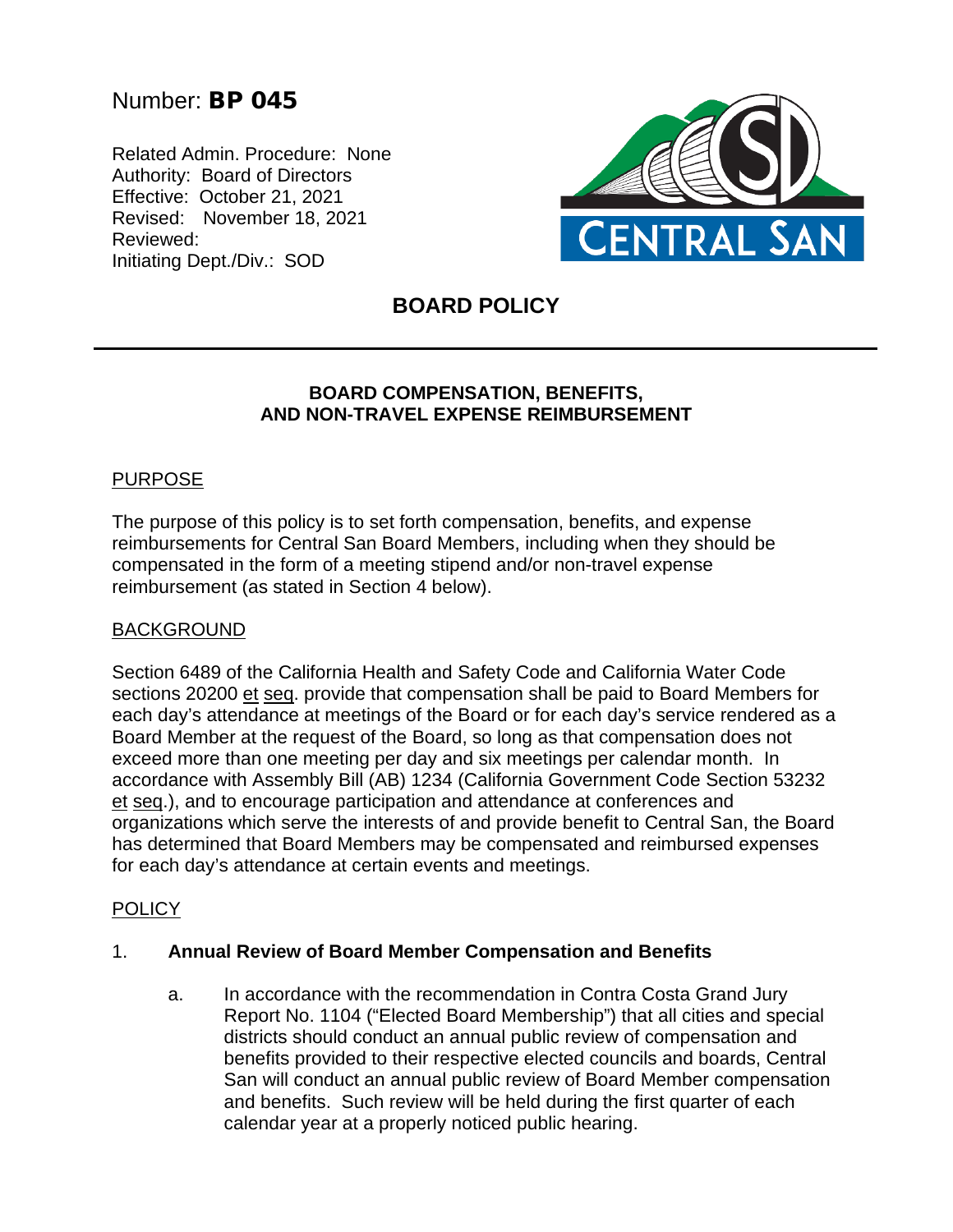### 2. **Compensation (Meeting Stipend)**

In accordance with the Health and Safety Code and the California Water Code, the Board periodically adopts ordinances amending District Code Section 2.04.030, which provides for the "Compensation of Board Members" (hereinafter "meeting stipend"). The current meeting stipend is set by ordinance and is subject to change based on the Board's annual review.

- a. Activities Eligible for Meeting Stipend. Board Members may receive meeting stipends for the following:
	- 1) *Board and Committee Meetings.* Each Central San Board meeting, including workshops attended, and each Standing Committee meeting or Ad Hoc Committee meeting attended either as a Committee Member or alternate (see Board Policy No. BP 013 – *Board Committees*).
	- 2) *Service as Board Liaison, Representative, or Alternate.* Each day of service when appointed and serving as a Central San liaison, representative, or alternate, to the entities specified in BP 044 – *Board Leadership and Community Representation,* provided District business is conducted.
	- 3) *Executive Team Performance Evaluations*. Meetings between the President and/or President Pro Tem with the General Manager, Secretary of the District, and District Counsel to convey closed session performance evaluations.
	- 4) *Meetings with Liaison City Mayors and/or Managers.* Board liaison meetings with mayors and/or city managers.
	- 5) *Presentations at Liaison City Council Meetings.* Presentations at liaison city council meetings concerning District business.
	- 6) *Mandatory Training.* Participation in mandatory two-hour ethics training and harassment prevention training as evidenced by a certificate of completion. Participation may be via training at a conference where expenses are reimbursed, online training, or inhouse training offered to Central San employees.
	- 7) *Central San Academy*. Only the final session of any Central San Academy cycle is eligible for the meeting stipend. Because the final session includes a question-and-answer session with Board Members, any participating Board Member will receive a meeting stipend.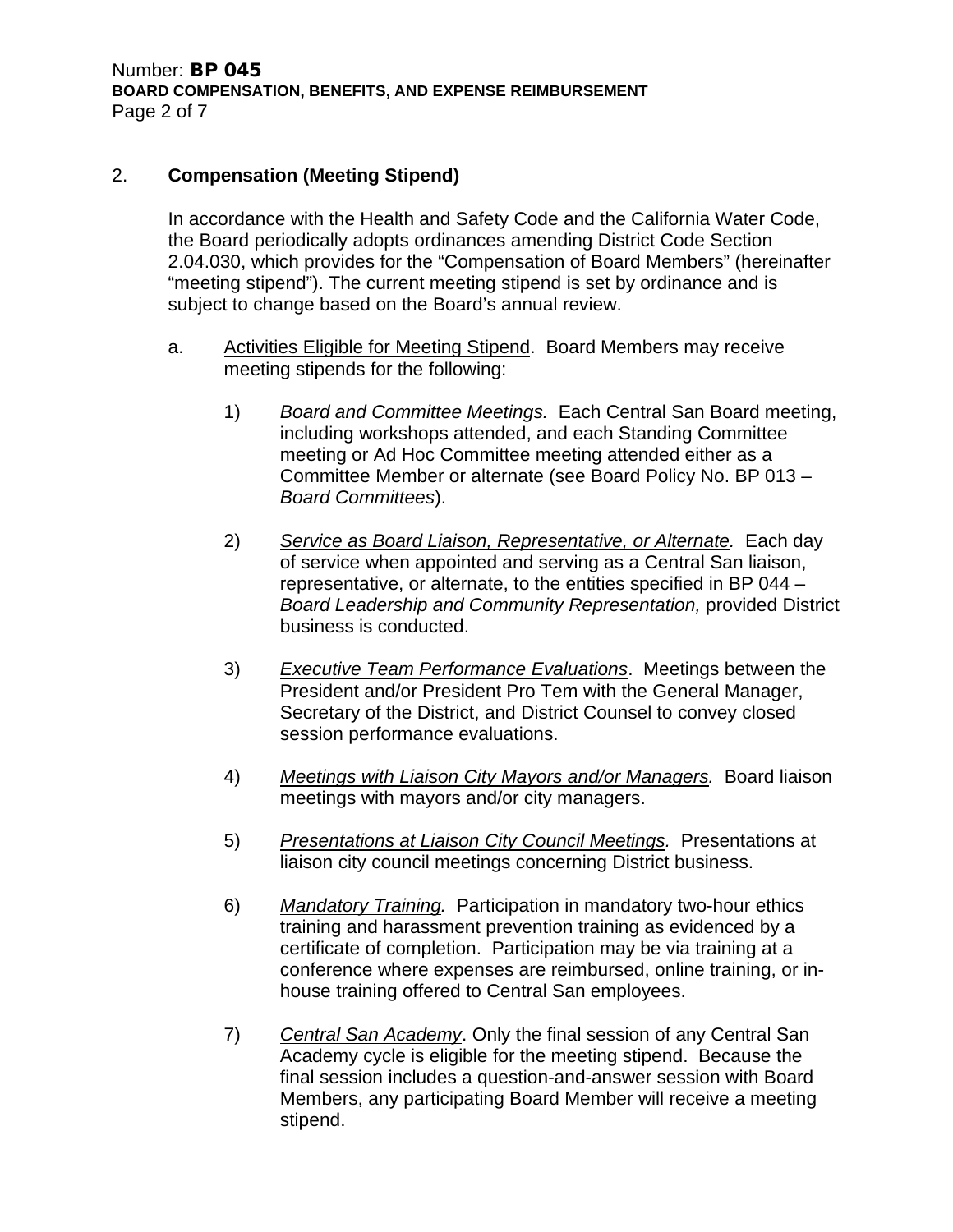- 8) *Meeting Stipend for Items Not Listed Above*: Board Members may receive the meeting stipend for attendance at a meeting, conference, or another event not listed above where the attendance is of significant benefit to the District, and if approved by the Board in advance at a Board meeting.
- b. Activities Not Eligible for Meeting Stipend. Board Members may not receive meeting stipends for participation in the following:
	- 1) Management/Leadership Academies
	- 2) Signature events hosted by Central San
	- 3) Signature events hosted by other agencies and cities
	- 4) State of the City events
	- 5) Annual City Council reorganizations or ceremonial events
	- 6) Mayor monthly breakfasts
	- 7) Presentations by Central San staff of Household Hazardous Waste Annual Report at Mt. View Sanitary District Board meeting
	- 8) Presentations of resolutions of commendation to officials of sister agencies or entities to which Central San has appointed a Board liaison or representative (see BP 044 – *Board Leadership and Community Representation*)
	- 9) Attendance at city council meetings with no expectation of presenting
	- 10) Teleconferenced meetings with outside organizations that would be compensable if attended in person
	- [1](#page-2-0)1) Meetings with bargaining units<sup>1</sup>
	- 12) Participation in Delta Discovery Voyage activities
	- 13) Attendance at Grand Jury-related matters related to Central San business
	- 14) Meetings with staff to prepare for Liaison City meetings
	- 15) Events for which there is no nexus to District business
- c. Declination of Stipend. Board Members who may otherwise be eligible to receive a meeting stipend for serving as an appointed Board liaison or representative of Central San may decline to accept the meeting stipend by giving notice to the Secretary of the District.

## 3. **Benefits**

<span id="page-2-0"></span><sup>1</sup> From time to time, particularly as related to labor negotiations, the District's bargaining units may request to meet with Board Members to discuss issues of mutual interest. Unless approved in advance by the Board at a meeting, such meetings are not eligible for the meeting stipend.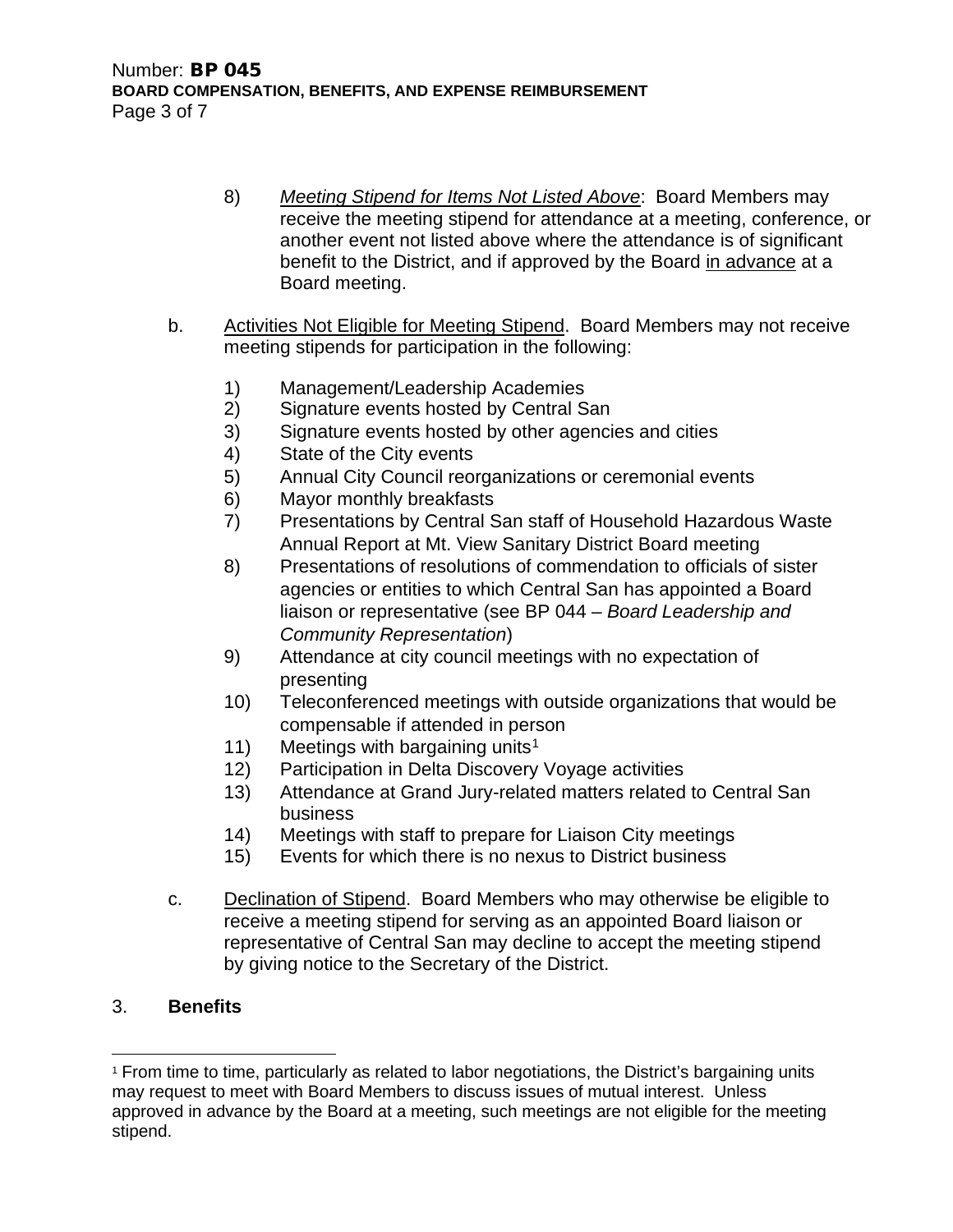- a. Election to Receive Group Insurance Benefits. The Board of Directors elects to receive the same group insurance benefits as are offered to Central San employees, as permitted under Government Code Section 53208.5, including medical, dental, vision, and life insurance. Central San will pay 100% of the medical premium cost up to the family rate of the "core" plans for Board Members and 100% of the premium cost for dental, vision, and life insurance.
- b. Dual Coverage Health Flexible Spending Arrangement Option. Upon proof of outside medical coverage, Board Members may waive District medical coverage and participate in Central San's Section 125 Cafeteria Plan (Health Flexible Spending Arrangement). Participation is voluntary. Central San will contribute \$41.66 per month into a Flexible Spending account for each participant (contributions are limited under the Affordable Care Act to \$500 per year).

Board Members may either receive health coverage or participate in Central San's Health Flexible Spending Arrangement option, but not both.

- c. Deferred Compensation. Board Members are required to make a minimum contribution of 7.5% of their compensation to Central San's 457 Deferred Compensation Plan. (This amount is roughly the equivalent of Social Security and Medicare taxes.) Board Members may elect to defer all or a portion of their compensation up to IRS limits and select from a range of investment options for their contributions.
- d. Benefits Upon Separation from Service. Upon separation from service, a former Central San Board Member will be eligible to enroll in CalPERS for District medical coverage, and the District will pay the PEMHCA (Public Employees Medical and Hospital Care Act) minimum for Board Members if the following conditions are met:
	- 1) Board Members must contribute (no maximum threshold) to the District's Section 457 Deferred Compensation Plan as an active Board Member.
	- 2) After separation from Central San, the Board Member must be eligible for and elect to receive those contributions as an annuity. The current Deferred Compensation Plan provider, ICMA, has an annuity option available for Board Members.
	- 3) Receipt of the annuity must begin within 120 days of separation.

The balance of the premium costs beyond the PEMHCA minimum must be borne by the former Board Member.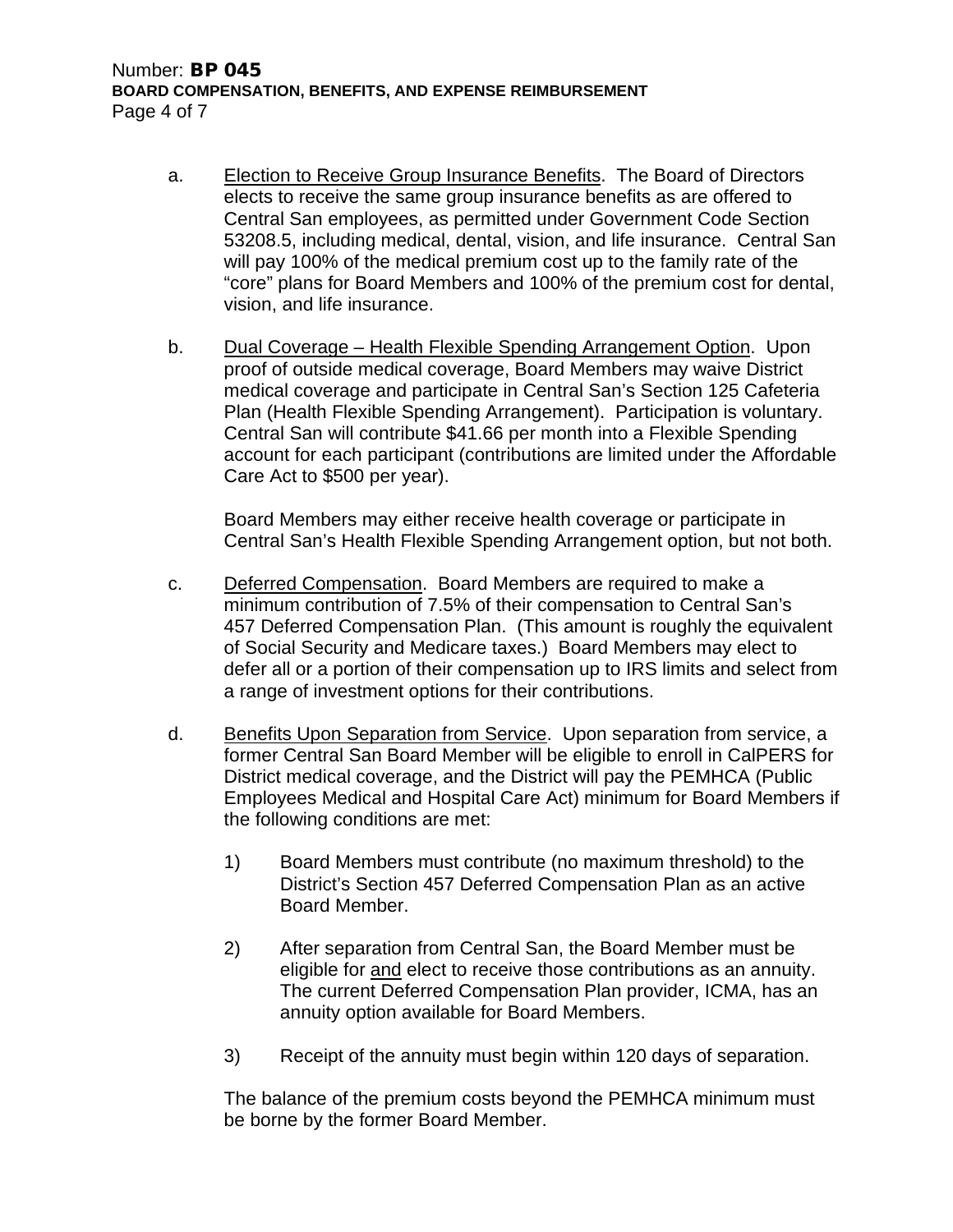Board Members may enroll in dental and vision coverage on a self-pay basis upon separation of service from Central San; however, they are ineligible to purchase group life insurance.

- e. Survivor Benefits Upon Separation from Service. The surviving spouse of a Board Member who has separated service from Central San is eligible for the PEMHCA minimum toward medical coverage and must pay any premium costs beyond the PEMHCA minimum. Dental and vision coverage is available on a self-pay basis.
- f. Survivor Benefits Upon Death in Office. A Board Member's surviving spouse and eligible dependent(s) will continue to receive the same level of medical, dental, and vision coverage as was in effect at the time of a Board Member's death while in office. A surviving spouse would receive coverage for life (including if he or she remarries), and any dependent children would receive coverage for as long as the plan allows. However, no new dependents may be added.
- g. Health and Wellness. Board Members may utilize Central San's employee gym during working hours and may participate in the Health and Wellness program activities offered to all employees.
- h. Electronic Devices. Pursuant to BP 014 *District-Owned Mobile Computing Devices for Board Members*, computing devices equipped with a cellular data plan are offered at no cost to each Board Member to facilitate access to electronic agenda packets.

## 4. **Expense Reimbursement**

- a. Travel Expense Reimbursement. Central San pays registration, travel, and other expenses for Board Members to attend various conferences. Reimbursement for those expenses is covered in BP 008 – *Travel Expense Reimbursement* and the supporting Administrative Procedure No. AP 008.
- b. Non-Travel Expense Reimbursement. The Board has determined that public resources should be used to reimburse expenses incurred when attending meetings, local conferences, or events related to District business and are of interest and value to the District. These meetings, local conferences, or events include, but are not limited to:
	- 1) Events or activities associated with serving as an appointed Board liaison or representative (see BP 044 – *Board Leadership and Representation*), unless specifically excluded below.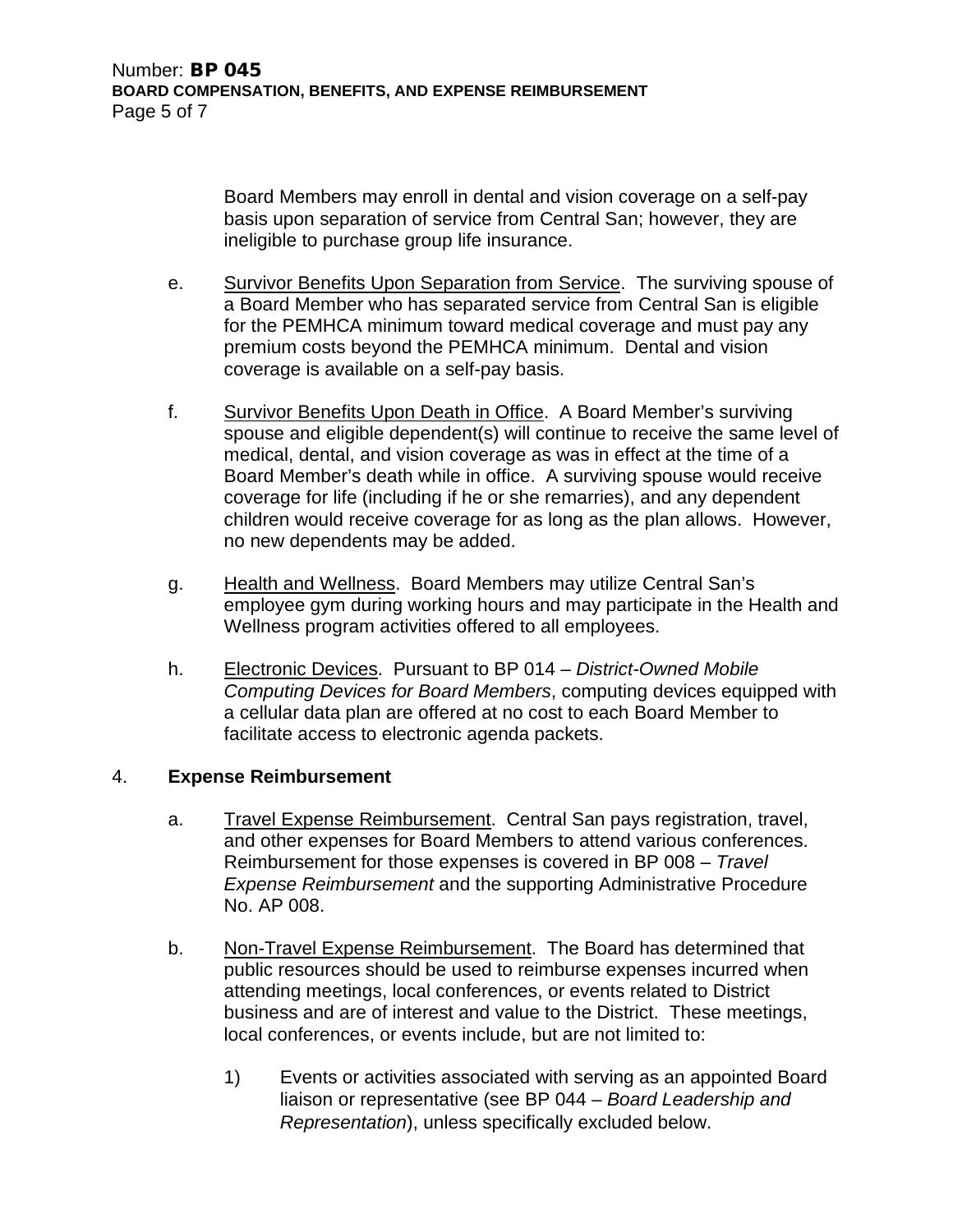- 2) Regular monthly events hosted by the following industry associations:
	- Contra Costa County Mayors' Conference
	- Industrial Association of Contra Costa County (IACCC)
- 3) Events sponsored by organizations for which Central San is a dues-paying member, including the East Bay Leadership Council, provided the event has a clear nexus and benefit to the District. Where no clear nexus or benefit to the District is apparent, advance approval of the Board is required in accordance with section (c) below.
- 4) Local public official informational meetings or other meetings where the topic is of interest to the District or promotes inter-agency cooperation and partnerships.
- 5) Mandatory training for ethics and harassment prevention.
- c. Expense Reimbursement for Activities Not Listed Above: Board Members may receive expense reimbursement for meetings, events, or activities not listed above where the attendance is of significant benefit to the District, and if approved by the Board in advance at a Board meeting. Alternatively, the General Manager has been delegated the authority to use his/her discretion to approve Board Member expenses, up to \$100, for various events.
- d. Mileage Reimbursements. Board Members are eligible for mileage reimbursement for traveling to qualifying events, such as Board liaison and Board representative meetings; however, they are not eligible for mileage reimbursement for traveling to and from Board and Committee meetings.
- e. Activities Not Eligible for Expense Reimbursement. Board Members will not receive expense reimbursement for the following activities:
	- 1) Attendance at staff presentations of Household Hazardous Waste Annual Report at Mt. View Sanitary District Board meetings
	- 2) Presentations of resolutions of commendation to officials of sister agencies or entities to which Central San has appointed a Board liaison or representative (see BP 044 – *Board Leadership and Representation*)
	- 3) Attendance at city council meetings with no expectation of presenting